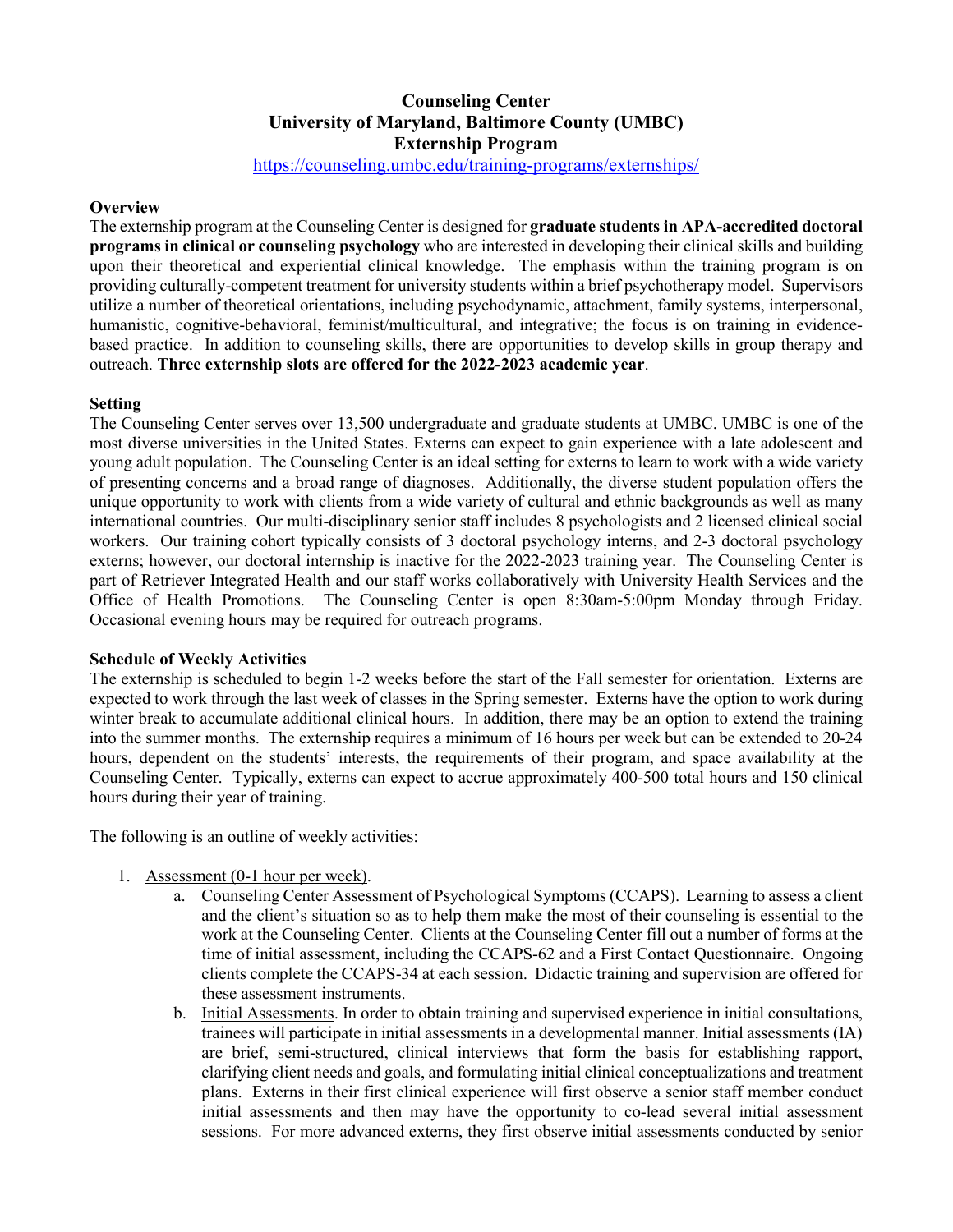staff. Then externs will conduct initial assessments sessions along with a staff member, taking on a larger role over time. Once they reach a level of competency, advanced externs will conduct their own initial assessments independently. The total number of independent initial assessments will vary depending on externs' skills and caseloads.

- 2. Individual Therapy (6-10 hours per week)*.* Clients are generally seen once a week or once every two weeks for brief psychotherapy. Depending on clients' needs and trainees' interests, there are also opportunities for trainees to engage in more long-term work. Caseloads will be smaller at the beginning of the semester and build as the semester progresses, with a weekly goal of to 6 to 10 sessions per week. If trainees elect to co-lead or process-observe a group, the caseload for individual counseling will be lower. Trainees have the option to schedule therapy appointments over winter break. All sessions are held at the Counseling Center and are video-recorded.
- 3. Supervision (2-3 hours per week). Externs will have two supervisors who will each provide one hour of supervision each week. They will have one hour of individual supervision and one hour of peer group supervision, both of which are provided by members of senior staff. Typically, group supervision is provided by the Externship Coordinator. While efforts are made to match externs with a senior staff member who is a licensed psychologist for their individual supervision, this cannot be guaranteed and individual supervision may be provided by a licensed clinical social worker or an unlicensed psychologist (i.e., a member of senior staff in the process of becoming licensed who is supervised by a licensed psychologist). If an extern is involved in group therapy, additional supervision will be provided by the staff member responsible for coordinating the group. Supervision for outreach will be scheduled periodically throughout the year.
- 4. Group Therapy (1-1.5 hours per week). Externs can expect to participate in at least 1 group therapy experience per semester, provided there are a sufficient number of groups available to accommodate this. During the first semester, it is likely that externs will process-observe a therapy group and participate in group supervision with the co-leaders. During the second semester, the extern may take on the role of coleader. If this option is chosen, the extern would receive weekly supervision from the supervisor of the group. Depending on their level of experience, externs may be able to co-lead beginning in the first semester.
- 5. Outreach (1-2 hours per week). Externs may co-present the Skills for Success workshops which are scheduled on Wednesdays from 12 noon to 1 p.m. each semester. Additionally, externs may be involved in other Outreach programs within the university community, including during evening hours. Additional outreach activities may include tabling, mental health screenings, and other presentations and workshops.
- 6. Case Management/Administrative (1-2 hours per week). Administrative time will be built into the schedule to write case notes, read scholarly literature, and attend to other administrative responsibilities. Externs are expected to keep their case notes up to date. They are also required to have all notes written and signed by their supervisor in order to successfully complete the externship.
- 7. Evaluation and Feedback. Feedback on progress will be provided informally throughout the year as well as more formally twice a year. Formal evaluations are completed in December and May of the training year. Evaluations can either be from their home graduate program or from the Counseling Center. Externs are evaluated based on their ability to establish rapport with clients, conceptualize client presenting complaints, and select and utilize interventions appropriate for clients' needs and the extern's developmental stage. Externs are also expected to engage in practices that are consistent with ethical and legal standards. The overarching goal is for externs to complete the training year with an enhanced ability to integrate theory and research with clinical practice in a multiculturally competent manner.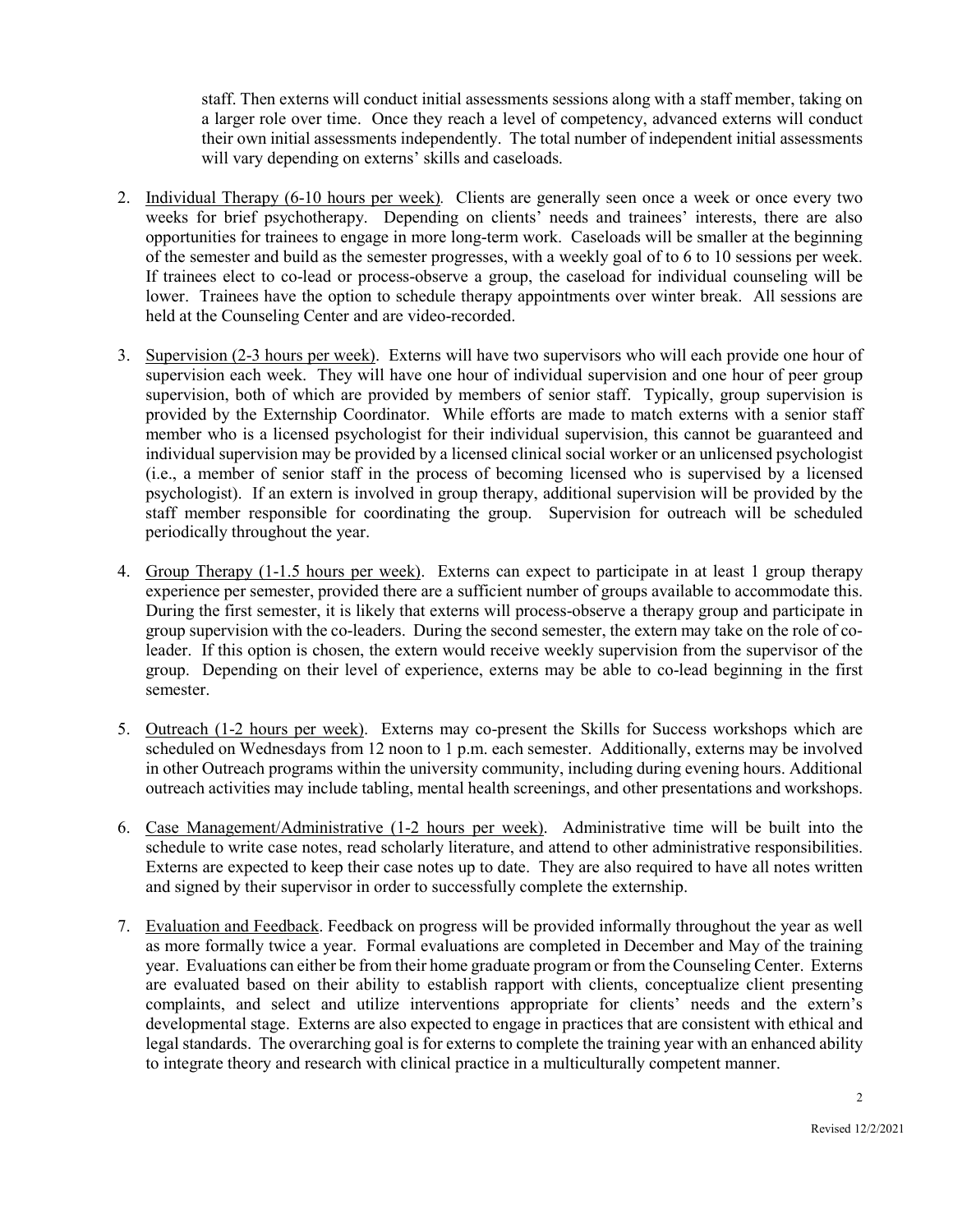8. Professional Development: The training year begins with four days of orientation, which will include didactic seminars as well as training on Point and Click (our electronic health record), ethics, and legal issues. Other extern seminars will be offered throughout the year including monthly Extern Seminar. Externs have the option to attend other professional development programs offered at the Counseling Center.

# **Self-Disclosure Policy**

Training staff at the UMBC Counseling Center value the power and complexity of the therapeutic relationship. Consequently, in our intervention, supervision, and training activities, there is a focus on the "person-of-thetherapist" and how this may impact the quality and effectiveness of work with clients and consultees. Trainees may be asked to reflect upon and share the ways that their own personal qualities, experiences, and reactions influence and are impacted by their clinical work in supervision and other training settings. Such exploration and disclosure is not intended to serve as psychotherapy for the trainee but is focused on enhancing self-awareness and professional development as related to the trainee's clinical practice during their training. Supervisors and other training staff are expected to explore relevant information with the trainee in a respectful, non-coercive manner, within the context of a safe and supportive professional relationship. In accordance with APA Code of Ethics, section 7.05, it is important for trainees to be aware that the Due Process procedures for our training programs indicate that the staff may require trainees to obtain psychotherapy in those cases in which a trainee's behavior is deemed problematic.

*UMBC students who are accepted into the training program at the Counseling Center will not be eligible for counseling services at UMBC so as to avoid any conflict of interest or dual relationships. Students who are in need of counseling will be provided with assistance in locating mental health services off campus.* 

## **Impact of COVID-19 on Externship Training**

In determining how to provide services and structure training in light of the COVID-19 pandemic, the UMBC Counseling Center takes into consideration the health, safety, and well-being of staff, trainees, and the university community we serve. Whether services will be in-person or remote for the 2022-23 training year will depend on what the university's response to COVID-19 looks like at the time the training year starts. Currently, we provide both in-person and remote services. Students must be fully vaccinated to participate in sessions held in person. Externs are required to be on-site but are not required to see clients in-person. We provide them with a university laptop to use for conducting online sessions. If the university transitions to 100% remote work for the Counseling Center staff, externs will be able to work from home using their university-owned laptop. The university currently requires all students, staff, and faculty to be fully vaccinated or to have an approved exception to vaccination on file with the school, and this applies to externs as well.

# **Application and Selection Procedures**

Applicants must be enrolled in an APA-accredited doctoral program in clinical or counseling psychology. Competitive applicants will have had at least one full year of prior counseling experience. The application includes a letter of interest, a Curriculum Vitae, completed Director of Clinical Training Consent form, unofficial copy of graduate school transcript(s), and two letters of recommendation. It is highly preferable that at least one letter come from a clinical supervisor. Application materials should be submitted electronically to the individual listed below.

Application materials are located online at [https://counseling.umbc.edu/training-programs/externships/.](https://counseling.umbc.edu/training-programs/externships/)

For best consideration, applicants are asked to submit completed applications by February 4th, 2022. We will accept applications until February 21<sup>st</sup> 2022, but will begin offering interviews and positions after the 4th.